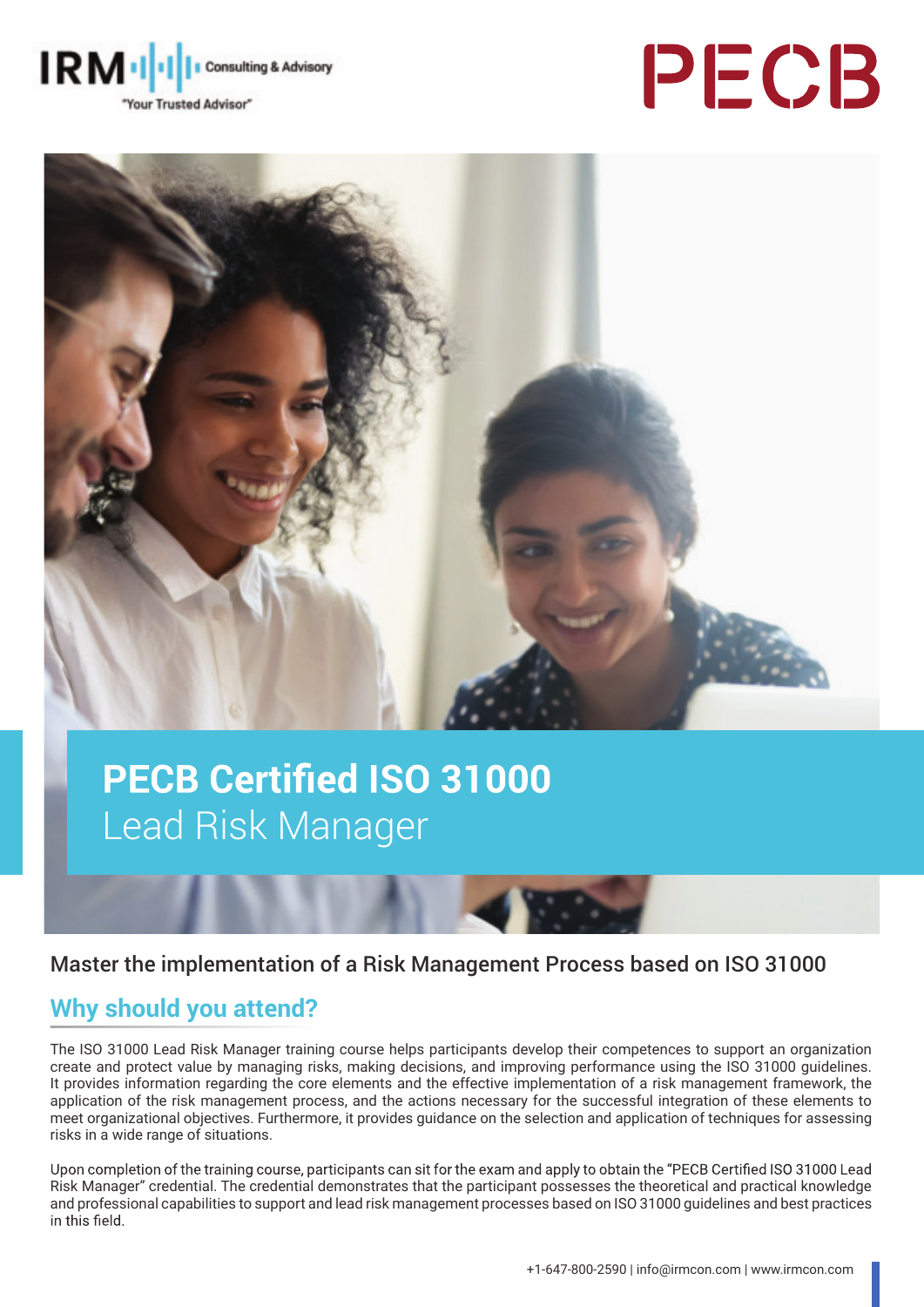- $\triangleright$  Risk directors, managers, officers
- $\blacktriangleright$  Individuals responsible for the creation and protection of value in organizations
- $\triangleright$  Top management members who seek guidance on how risk management should be integrated at a strategic level
- $\blacktriangleright$  Individuals responsible for risk management processes
- $\blacktriangleright$  Individuals interested in risk management

# **Course agenda** Duration: 5 days

### **Day 2** Establishing the risk management framework and initiating the risk management process

 $\triangleright$  Establishing the framework and defining the governance

**Day 1** Introduction to ISO 31000 and risk management

 $\blacktriangleright$  Training course objectives and structure

 $\triangleright$  Introduction to ISO 31000 concepts

 $\triangleright$  Scope, context, and risk criteria

## **Day 3** Risk analysis, risk evaluation, and risk treatment according to ISO 31000

- $\triangleright$  Risk analysis
- $\triangleright$  Risk evaluation

# **Day 4** Recording and reporting, monitoring and review, and communication and consultation according to ISO 31000

- $\triangleright$  Recording and reporting
- $\triangleright$  Monitoring and review
- $\triangleright$  Communication and consultation
- $\triangleright$  Closing of the training course

**Who should attend?**

- - $\triangleright$  ISO 31000 principles
		- $\triangleright$  ISO 31000 framework and process
- 

- **Day 5** Certification exam
- 

 $\triangleright$  Standards

- 
- - $\triangleright$  Risk identification

 $\triangleright$  Risk treatment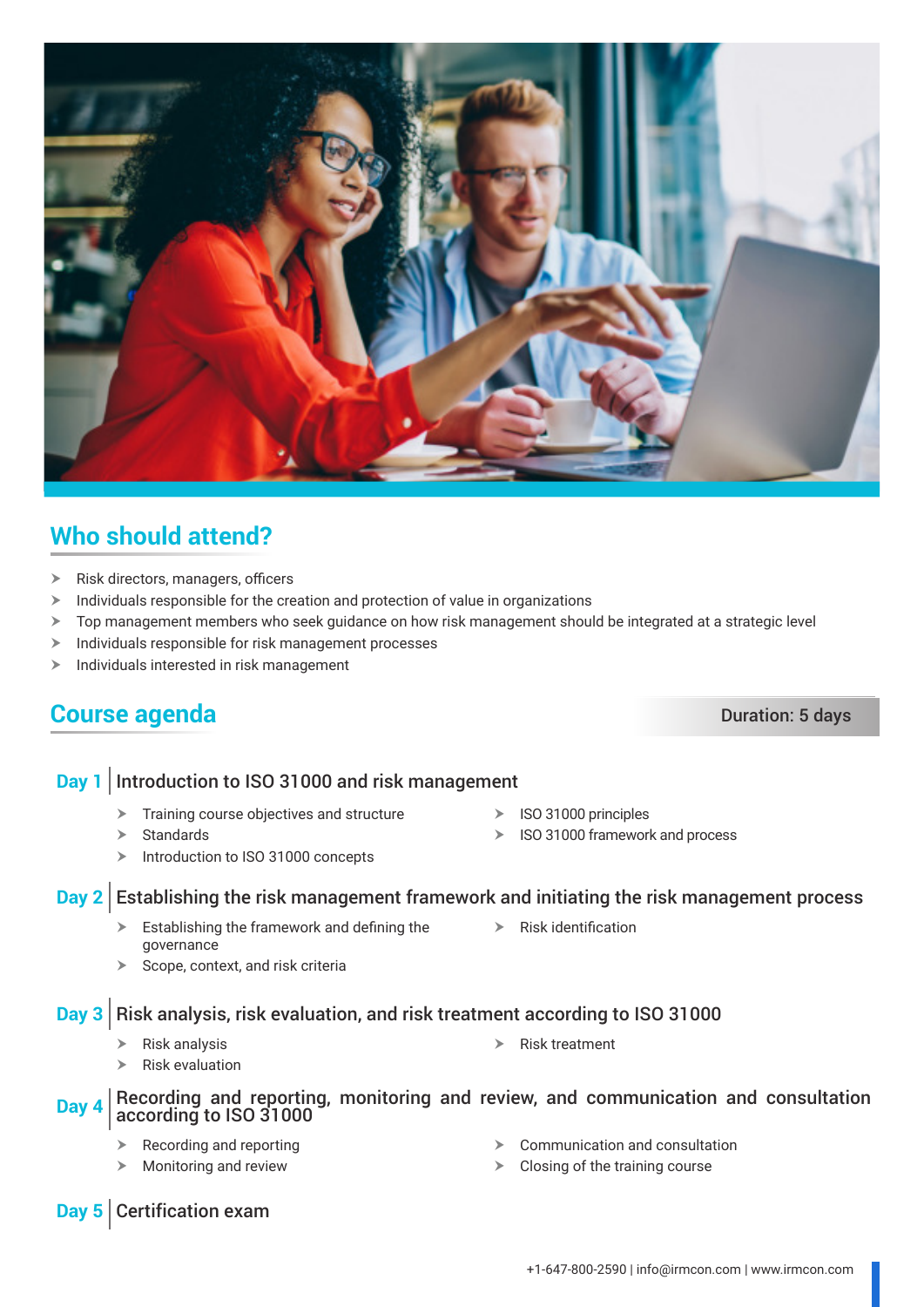

# **Learning objectives**

- $\blacktriangleright$  Understand the risk management concepts, approaches, methods, and techniques
- $\blacktriangleright$  Learn how to interpret the ISO 31000 principles and framework in the context of an organization
- $\blacktriangleright$  Learn how to apply the ISO 31000 risk management process in an organization
- $\geq$  Learn how to establish a risk recording and reporting process and an effective risk communication plan
- $\triangleright$  Develop the ability to effectively manage, monitor, and review risk in an organization based on best practices

## **Examination** Duration: 3 hours

The "PECB Certified ISO 31000 Lead Risk Manager" exam complies with the requirements of the PECB Examination and Certification Program (ECP). The exam covers the following competency domains:

- **Domain 1** Fundamental principles and concepts of risk management
- **Domain 2** Establishing the risk management framework
- **Domain 3** Initiating the risk management process and assessing risks
- **Domain 4** Risk treatment
- **Domain 5** Risk recording and reporting
- **Domain 6** Risk monitoring and review
- **Domain 7** Risk communication and consultation

For more information about exam details, please visit [Examination Rules and Policies](https://pecb.com/en/examination-rules-and-policies).